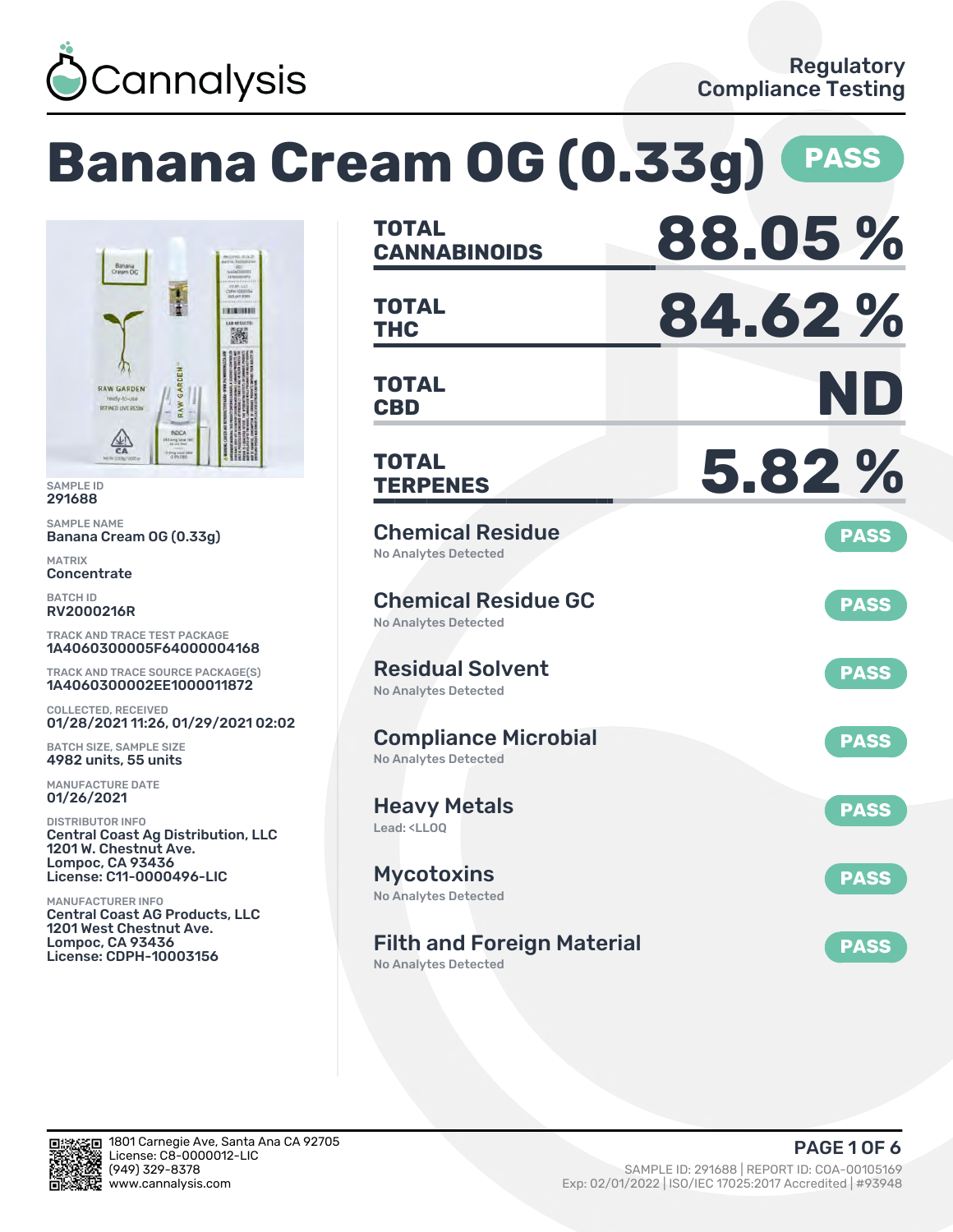

# CANNABINOID ANALYSIS

Total THC,CBD value(s) have been decarboxylated.

| TOTAL THC:          | 846.2 mg/g (84.62 %), 279.25 mg per package |
|---------------------|---------------------------------------------|
| TOTAL CBD:          | ND                                          |
| TOTAL CANNABINOIDS: | 880.5 mg/g (88.05 %)                        |

UNIT OF MEASUREMENT:

| <b>ANALYTE</b>         | <b>RESULT</b>          | <b>LOD</b> | <b>LLOO</b> | <b>ANALYTE</b>   | <b>RESULT</b>        | <b>LOD</b> | <b>LLOO</b> |
|------------------------|------------------------|------------|-------------|------------------|----------------------|------------|-------------|
| THCa                   | <b>ND</b>              | 0.2000     | 0.4000      | CBD <sub>v</sub> | <b>ND</b>            | 0.2000     | 0.4000      |
| D9THC                  | 846.2 mg/g (84.62 %)   | 0.2000     | 0.4000      | CBGa             | <b>ND</b>            | 0.2000     | 0.4000      |
| D8THC                  | <b>ND</b>              | 0.2000     | 0.4000      | <b>CBG</b>       | 22.12 mg/g (2.212 %) | 0.2000     | 0.4000      |
| <b>THC<sub>v</sub></b> | 12.25 mg/g $(1.225\%)$ | 0.2000     | 0.4000      | <b>CBN</b>       | <b>ND</b>            | 0.2000     | 0.4000      |
| CBDa                   | <b>ND</b>              | 0.2000     | 0.4000      | CBC              | <b>ND</b>            | 0.2000     | 0.4000      |
| CBD                    | <b>ND</b>              | 0.2000     | 0.4000      |                  |                      |            |             |
|                        |                        |            |             |                  |                      |            |             |

#### ADDITIONAL INFORMATION

| Method:              | SOP-TECH-001 | Sample Prepped: 01/29/2021 16:23 |                                   | Sample Approved: 02/01/2021 11:02  |  |
|----------------------|--------------|----------------------------------|-----------------------------------|------------------------------------|--|
| Instrument: UPLC-DAD |              |                                  | Sample Analyzed: 01/29/2021 17:05 | Prep-Analytical Batch: 26110-20526 |  |



## TERPENE ANALYSIS

| <b>TOTAL TERPENES:</b> |                                                   | 58.23 mg/g (5.823 %) |                  |  |  |  |  |  |
|------------------------|---------------------------------------------------|----------------------|------------------|--|--|--|--|--|
| UNIT OF MEASUREMENT:   | Milligrams per Gram(mg/g)                         |                      |                  |  |  |  |  |  |
| <b>ANALYTE</b>         | <b>RESULT</b>                                     | LOD                  | LLO <sub>0</sub> |  |  |  |  |  |
| 3-Carene               | <b>ND</b>                                         | 1.000                | 2.50             |  |  |  |  |  |
| Alpha cedrene          | <b>ND</b>                                         | 1.000                | 2.50             |  |  |  |  |  |
| Alpha pinene           | 3.305 mg/g $(0.3305\%)$                           | 0.1000               | 1.000            |  |  |  |  |  |
| Alpha terpineol        | 0.7890 mg/g $(0.0789\%)$                          | 0.3260               | 0.65             |  |  |  |  |  |
| Beta myrcene           | 16.30 mg/g (1.630 %)                              | 0.5000               | 1.000            |  |  |  |  |  |
| Borneol                | <b>ND</b>                                         | 1.000                | 2.50             |  |  |  |  |  |
| Camphor                | <b>ND</b>                                         | 0.1000               | 0.50             |  |  |  |  |  |
| Cedrol                 | <b>ND</b>                                         | 0.5000               | 1.000            |  |  |  |  |  |
| Eucalyptol             | <b>ND</b>                                         | 0.1000               | 0.50             |  |  |  |  |  |
| Fenchone               | <ll00< td=""><td>0.1000</td><td>0.50</td></ll00<> | 0.1000               | 0.50             |  |  |  |  |  |
| Gamma terpineol        | <b>ND</b>                                         | 0.2090               | 0.52             |  |  |  |  |  |
| Guaiol                 | <b>ND</b>                                         | 2.500                | 5.00             |  |  |  |  |  |
| Isopulegol             | <b>ND</b>                                         | 2.500                | 5.00             |  |  |  |  |  |
| Linalool               | 1.357 mg/g $(0.1357%)$                            | 0.5000               | 1.000            |  |  |  |  |  |
| Ocimene 1              | $<$ LLOO                                          | 0.1550               | 0.31             |  |  |  |  |  |
| P-cymene               | <b>ND</b>                                         | 0.5230               | 1.045            |  |  |  |  |  |
| Pulegone               | <b>ND</b>                                         | 0.1000               | 0.50             |  |  |  |  |  |
| Terpinolene            | 0.7738 mg/g (0.0774 %)                            | 0.1000               | 0.50             |  |  |  |  |  |
| Trans nerolidol        | <b>ND</b>                                         | 0.5000               | 2.50             |  |  |  |  |  |
|                        |                                                   |                      |                  |  |  |  |  |  |

| <b>ANALYTE</b>  | <b>RESULT</b>                                                                                                                    | <b>LOD</b> | <b>LLOQ</b> | <b>ANALYTE</b>          | <b>RESULT</b>                                       | <b>LOD</b> | <b>LLOQ</b> |
|-----------------|----------------------------------------------------------------------------------------------------------------------------------|------------|-------------|-------------------------|-----------------------------------------------------|------------|-------------|
| 3-Carene        | <b>ND</b>                                                                                                                        | 1.000      | 2.500       | Alpha bisabolol         | <lloq< td=""><td>0.1000</td><td>0.5000</td></lloq<> | 0.1000     | 0.5000      |
| Alpha cedrene   | <b>ND</b>                                                                                                                        | 1.000      | 2.500       | Alpha humulene          | 1.525 mg/g $(0.1525%)$                              | 0.5000     | 1.000       |
| Alpha pinene    | 3.305 mg/g (0.3305 %)                                                                                                            | 0.1000     | 1.000       | Alpha terpinene         | <b>ND</b>                                           | 0.5000     | 1.000       |
| Alpha terpineol | 0.7890 mg/g (0.0789 %)                                                                                                           | 0.3260     | 0.6520      | Beta caryophyllene      | 7.706 mg/g (0.7706 %)                               | 0.5000     | 1.000       |
| Beta myrcene    | 16.30 mg/g (1.630 %)                                                                                                             | 0.5000     | 1.000       | Beta pinene             | 3.435 mg/g (0.3435 %)                               | 0.6070     | 1.214       |
| Borneol         | <b>ND</b>                                                                                                                        | 1.000      | 2.500       | Camphene                | <lloq< td=""><td>0.5000</td><td>1.000</td></lloq<>  | 0.5000     | 1.000       |
| Camphor         | <b>ND</b>                                                                                                                        | 0.1000     | 0.5000      | Caryophyllene oxide ND  |                                                     | 0.5000     | 2.500       |
| Cedrol          | <b>ND</b>                                                                                                                        | 0.5000     | 1.000       | Cis nerolidol           | <b>ND</b>                                           | 2.500      | 5.000       |
| Eucalyptol      | <b>ND</b>                                                                                                                        | 0.1000     | 0.5000      | Fenchol                 | 1.341 mg/g $(0.1341\%)$                             | 0.5000     | 1.000       |
| Fenchone        | <lloq< td=""><td>0.1000</td><td>0.5000</td><td>Gamma terpinene</td><td><b>ND</b></td><td>0.1000</td><td>0.5000</td></lloq<>      | 0.1000     | 0.5000      | Gamma terpinene         | <b>ND</b>                                           | 0.1000     | 0.5000      |
| Gamma terpineol | <b>ND</b>                                                                                                                        | 0.2090     | 0.5230      | Geranyl acetate         | <b>ND</b>                                           | 0.1000     | 0.5000      |
| Guaiol          | <b>ND</b>                                                                                                                        | 2.500      | 5.000       | Isoborneol              | <b>ND</b>                                           | 0.5000     | 1.000       |
| Isopulegol      | <b>ND</b>                                                                                                                        | 2.500      | 5.000       | Limonene                | 21.70 mg/g (2.170 %)                                | 0.5000     | 2.500       |
| Linalool        | 1.357 mg/g $(0.1357%)$                                                                                                           | 0.5000     | 1.000       | Menthol                 | <b>ND</b>                                           | 1.000      | 2.500       |
| Ocimene 1       | <lloq< td=""><td>0.1550</td><td>0.3100</td><td>Ocimene 2</td><td><ll0q< td=""><td>0.3450</td><td>1.725</td></ll0q<></td></lloq<> | 0.1550     | 0.3100      | Ocimene 2               | <ll0q< td=""><td>0.3450</td><td>1.725</td></ll0q<>  | 0.3450     | 1.725       |
| P-cymene        | <b>ND</b>                                                                                                                        | 0.5230     | 1.045       | P-mentha-1,5-diene ND   |                                                     | 0.5000     | 1.000       |
| Pulegone        | <b>ND</b>                                                                                                                        | 0.1000     | 0.5000      | Sabinene                | <b>ND</b>                                           | 0.5000     | 1.000       |
| Terpinolene     | 0.7738 mg/g $(0.0774\%)$                                                                                                         | 0.1000     | 0.5000      | Trans beta farnesene ND |                                                     | 2.500      | 5.000       |
| Trans nerolidol | <b>ND</b>                                                                                                                        | 0.5000     | 2.500       | Valencene               | <b>ND</b>                                           | 0.5000     | 1.000       |
|                 |                                                                                                                                  |            |             |                         |                                                     |            |             |

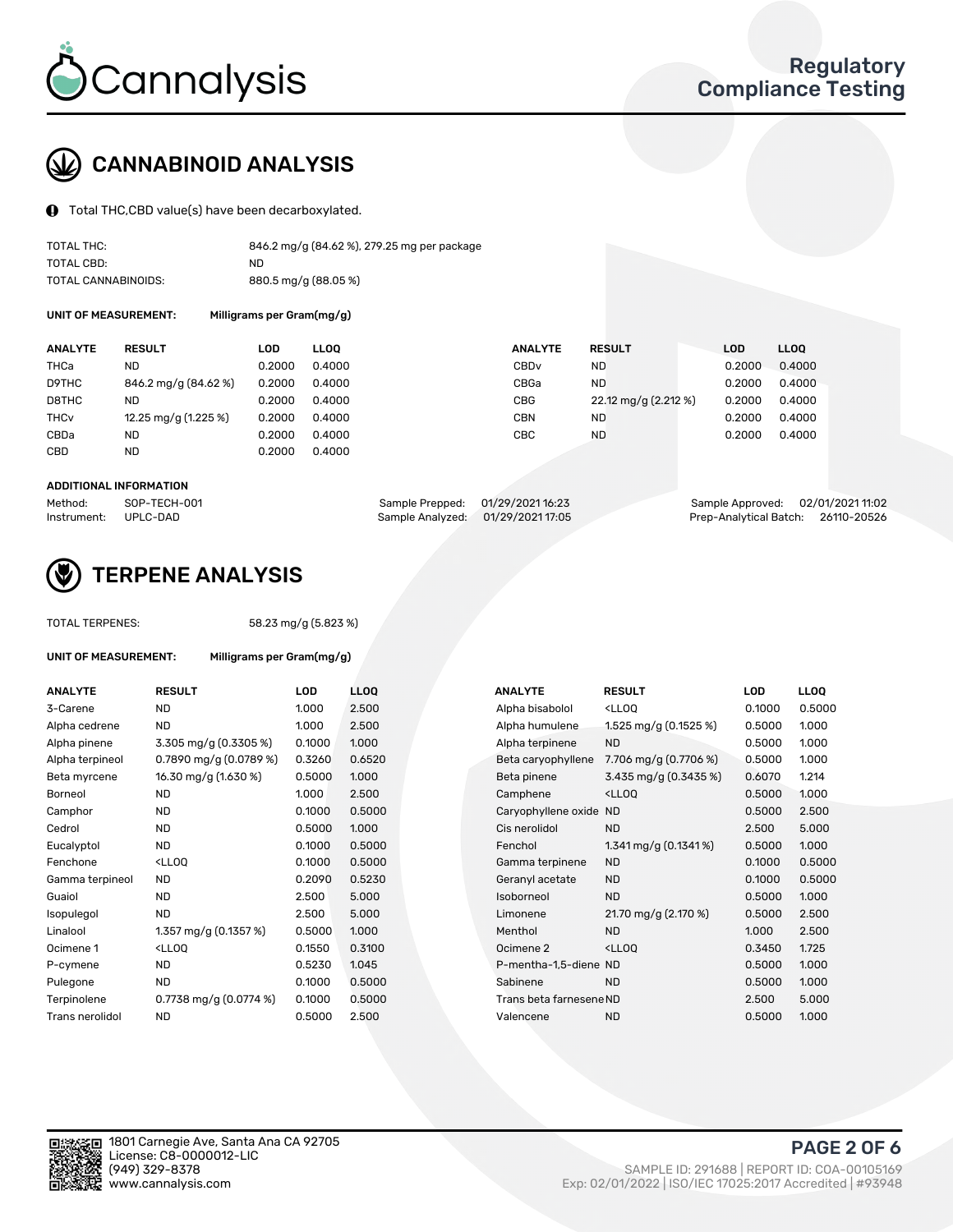

### Regulatory Compliance Testing

#### ADDITIONAL INFORMATION

Sample Analyzed: 01/29/2021 14:06

Method: SOP-TECH-027 Sample Prepped: 01/29/2021 14:05 Sample Approved: 02/01/2021 13:45



CHEMICAL RESIDUE ANALYSIS PASS

UNIT OF MEASUREMENT: Micrograms per Gram(ug/g)

| <b>ANALYTE</b>    | <b>RESULT</b> | LOD    | <b>LLOQ</b> | <b>ACTION LEVEL</b> |      | <b>ANALYTE</b>      | <b>RESULT</b> | LOD    | <b>LLOQ</b> | <b>ACTION LEVEL</b> |      |
|-------------------|---------------|--------|-------------|---------------------|------|---------------------|---------------|--------|-------------|---------------------|------|
| Abamectin         | <b>ND</b>     | 0.0200 | 0.0400      | 0.1000              | Pass | Acephate            | <b>ND</b>     | 0.0200 | 0.0400      | 0.1000              | Pass |
| Acequinocyl       | <b>ND</b>     | 0.0200 | 0.0400      | 0.1000              | Pass | Acetamiprid         | <b>ND</b>     | 0.0200 | 0.0400      | 0.1000              | Pass |
| Aldicarb          | <b>ND</b>     | 0.0200 | 0.0400      | 0.0                 | Pass | Azoxystrobin        | <b>ND</b>     | 0.0200 | 0.0400      | 0.1000              | Pass |
| Bifenazate        | <b>ND</b>     | 0.0200 | 0.0400      | 0.1000              | Pass | <b>Bifenthrin</b>   | <b>ND</b>     | 0.0200 | 0.0400      | 3.000               | Pass |
| <b>Boscalid</b>   | <b>ND</b>     | 0.0200 | 0.0400      | 0.1000              | Pass | Carbarvl            | <b>ND</b>     | 0.0200 | 0.0400      | 0.5000              | Pass |
| Carbofuran        | <b>ND</b>     | 0.0200 | 0.0400      | 0.0                 | Pass | Chlorantraniliprole | <b>ND</b>     | 0.0200 | 0.0400      | 10.00               | Pass |
| Clofentezine      | <b>ND</b>     | 0.0200 | 0.0400      | 0.1000              | Pass | Coumaphos           | <b>ND</b>     | 0.0200 | 0.0400      | 0.0                 | Pass |
| Cyfluthrin        | <b>ND</b>     | 0.4000 | 1.000       | 2.000               | Pass | Cypermethrin        | <b>ND</b>     | 0.4000 | 1.000       | 1.000               | Pass |
| Daminozide        | <b>ND</b>     | 0.0200 | 0.0400      | 0.0                 | Pass | Diazinon            | <b>ND</b>     | 0.0200 | 0.0400      | 0.1000              | Pass |
| <b>Dichlorvos</b> | <b>ND</b>     | 0.0200 | 0.0400      | 0.0                 | Pass | Dimethoate          | <b>ND</b>     | 0.0200 | 0.0400      | 0.0                 | Pass |
| Dimethomorph      | <b>ND</b>     | 0.0200 | 0.0400      | 2.000               | Pass | <b>Ethoprophos</b>  | <b>ND</b>     | 0.0200 | 0.0400      | 0.0                 | Pass |
| Etofenprox        | <b>ND</b>     | 0.0200 | 0.0400      | 0.0                 | Pass | Etoxazole           | <b>ND</b>     | 0.0200 | 0.0400      | 0.1000              | Pass |
| Fenhexamid        | <b>ND</b>     | 0.0200 | 0.0400      | 0.1000              | Pass | Fenoxycarb          | <b>ND</b>     | 0.0200 | 0.0400      | 0.0                 | Pass |
| Fenpyroximate     | <b>ND</b>     | 0.0200 | 0.0400      | 0.1000              | Pass | Fipronil            | <b>ND</b>     | 0.0400 | 0.1000      | 0.0                 | Pass |
| Flonicamid        | <b>ND</b>     | 0.0200 | 0.0400      | 0.1000              | Pass | Fludioxonil         | <b>ND</b>     | 0.0200 | 0.0400      | 0.1000              | Pass |
| Hexythiazox       | <b>ND</b>     | 0.0200 | 0.0400      | 0.1000              | Pass | Imazalil            | <b>ND</b>     | 0.0200 | 0.0400      | 0.0                 | Pass |
| Imidacloprid      | <b>ND</b>     | 0.0200 | 0.0400      | 5.000               | Pass | Kresoxim methyl     | <b>ND</b>     | 0.0200 | 0.0400      | 0.1000              | Pass |
| Malathion         | <b>ND</b>     | 0.0200 | 0.0400      | 0.5000              | Pass | Metalaxyl           | <b>ND</b>     | 0.0200 | 0.0400      | 2.000               | Pass |
| Methiocarb        | <b>ND</b>     | 0.0200 | 0.0400      | 0.0                 | Pass | Methomyl            | <b>ND</b>     | 0.0200 | 0.0400      | 1.000               | Pass |
| Mevinphos         | <b>ND</b>     | 0.0200 | 0.0400      | 0.0                 | Pass | Myclobutanil        | <b>ND</b>     | 0.0200 | 0.0400      | 0.1000              | Pass |
| Naled             | <b>ND</b>     | 0.0200 | 0.0400      | 0.1000              | Pass | Oxamyl              | <b>ND</b>     | 0.0200 | 0.0400      | 0.5000              | Pass |
| Paclobutrazol     | <b>ND</b>     | 0.0200 | 0.0400      | 0.0                 | Pass | Permethrins         | <b>ND</b>     | 0.0400 | 0.1000      | 0.5000              | Pass |
| Phosmet           | <b>ND</b>     | 0.0200 | 0.0400      | 0.1000              | Pass | Piperonyl butoxide  | <b>ND</b>     | 0.0200 | 0.0400      | 3.000               | Pass |
| Prallethrin       | <b>ND</b>     | 0.0200 | 0.0400      | 0.1000              | Pass | Propiconazole       | <b>ND</b>     | 0.0200 | 0.0400      | 0.1000              | Pass |
| Propoxur          | <b>ND</b>     | 0.0200 | 0.0400      | 0.0                 | Pass | Pyrethrins          | <b>ND</b>     | 0.0200 | 0.0400      | 0.5000              | Pass |
| Pyridaben         | <b>ND</b>     | 0.0200 | 0.0400      | 0.1000              | Pass | Spinetoram          | <b>ND</b>     | 0.0200 | 0.0400      | 0.1000              | Pass |
| Spinosad          | <b>ND</b>     | 0.0300 | 0.0700      | 0.1000              | Pass | Spiromesifen        | <b>ND</b>     | 0.0200 | 0.0400      | 0.1000              | Pass |
| Spirotetramat     | <b>ND</b>     | 0.0200 | 0.0400      | 0.1000              | Pass | Spiroxamine         | <b>ND</b>     | 0.0200 | 0.0400      | 0.0                 | Pass |
| Tebuconazole      | <b>ND</b>     | 0.0200 | 0.0400      | 0.1000              | Pass | Thiacloprid         | <b>ND</b>     | 0.0200 | 0.0400      | 0.0                 | Pass |
| Thiamethoxam      | <b>ND</b>     | 0.0200 | 0.0400      | 5.000               | Pass | Trifloxystrobin     | <b>ND</b>     | 0.0200 | 0.0400      | 0.1000              | Pass |
|                   |               |        |             |                     |      |                     |               |        |             |                     |      |

### ADDITIONAL INFORMATION

Method: SOP-TECH-002 Sample Prepped: 01/29/2021 11:54 Sample Approved: 02/01/2021 09:42<br>Instrument: LC-MS/MS Sample Analyzed: 01/29/2021 12:37 Prep-Analytical Batch: 26098-20505 Prep-Analytical Batch: 26098-20505

PAGE 3 OF 6

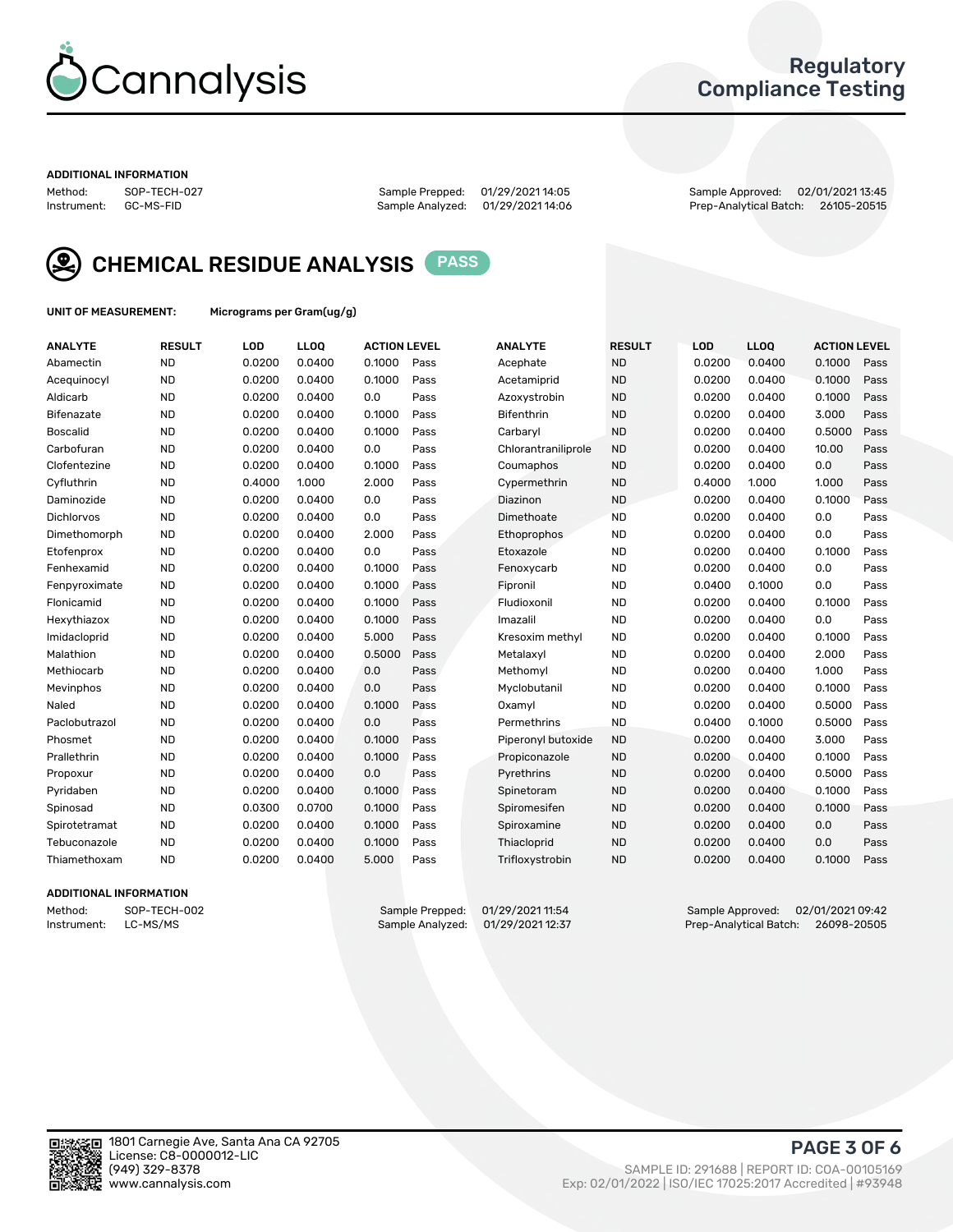

# CHEMICAL RESIDUE GC ANALYSIS PASS

| UNIT OF MEASUREMENT: | Micrograms per |
|----------------------|----------------|
|                      |                |

Gram(ug/g)

| <b>ANALYTE</b>                | <b>RESULT</b>            | LOD    | <b>LLOO</b> | <b>ACTION LEVEL</b> |                                     | <b>ANALYTE</b>                       | <b>RESULT</b> | LOD              | <b>LLOO</b>            | <b>ACTION LEVEL</b>             |      |
|-------------------------------|--------------------------|--------|-------------|---------------------|-------------------------------------|--------------------------------------|---------------|------------------|------------------------|---------------------------------|------|
| Captan                        | <b>ND</b>                | 0.1000 | 0.2000      | 0.7000              | Pass                                | Chlordane                            | <b>ND</b>     | 0.0109           | 0.0136                 | 0.0                             | Pass |
| Methyl parathion              | <b>ND</b>                | 0.0400 | 0.1000      | 0.0                 | Pass                                | <b>PCNB</b>                          | <b>ND</b>     | 0.0200           | 0.0400                 | 0.1000                          | Pass |
| Chlorfenapyr                  | <b>ND</b>                | 0.0800 | 0.1000      | 0.0                 | Pass                                | Chlorpyrifos                         | <b>ND</b>     | 0.0800           | 0.1000                 | 0.0                             | Pass |
|                               |                          |        |             |                     |                                     |                                      |               |                  |                        |                                 |      |
| <b>ADDITIONAL INFORMATION</b> |                          |        |             |                     |                                     |                                      |               |                  |                        |                                 |      |
| Method:<br>Instrument:        | SOP-TECH-010<br>GC-MS/MS |        |             |                     | Sample Prepped:<br>Sample Analyzed: | 01/29/2021 11:54<br>01/29/2021 12:38 |               | Sample Approved: | Prep-Analytical Batch: | 02/01/2021 09:51<br>26099-20506 |      |

# RESIDUAL SOLVENT ANALYSIS PASS

UNIT OF MEASUREMENT: Micrograms per Gram(ug/g)

| <b>ANALYTE</b>       | <b>RESULT</b> | LOD    | <b>LLOO</b> | <b>ACTION LEVEL</b> |      | <b>ANALYTE</b>           | <b>RESULT</b> | LOD    | <b>LLOO</b> | <b>ACTION LEVEL</b> |      |
|----------------------|---------------|--------|-------------|---------------------|------|--------------------------|---------------|--------|-------------|---------------------|------|
| Acetone              | <b>ND</b>     | 5.000  | 250.0       | 5000                | Pass | Acetonitrile             | <b>ND</b>     | 5.000  | 50.00       | 410.0               | Pass |
| Benzene              | <b>ND</b>     | 0.5000 | 1.000       | 1.000               | Pass | <b>Butane</b>            | <b>ND</b>     | 76.80  | 96.00       | 5000                | Pass |
| Chloroform           | <b>ND</b>     | 0.5000 | 1.000       | 1.000               | Pass | Ethanol                  | <b>ND</b>     | 10.00  | 50.00       | 5000                | Pass |
| <b>Ethyl Acetate</b> | <b>ND</b>     | 5.000  | 50.00       | 5000                | Pass | <b>Ethyl Ether</b>       | <b>ND</b>     | 25.00  | 50.00       | 5000                | Pass |
| Ethylene oxide       | <b>ND</b>     | 0.5000 | 1.000       | 1.000               | Pass | Heptane                  | <b>ND</b>     | 1.000  | 5.000       | 5000                | Pass |
| Hexane               | <b>ND</b>     | 0.5000 | 5.000       | 290.0               | Pass | <b>Isopropyl Alcohol</b> | <b>ND</b>     | 5.000  | 50.00       | 5000                | Pass |
| Methanol             | <b>ND</b>     | 10.00  | 50.00       | 3000                | Pass | Methylene chloride       | <b>ND</b>     | 0.5000 | 1.000       | 1.000               | Pass |
| Pentane              | <b>ND</b>     | 1.000  | 50.00       | 5000                | Pass | Propane                  | <b>ND</b>     | 16.00  | 20.00       | 5000                | Pass |
| Toluene              | <b>ND</b>     | 0.5000 | 1.000       | 890.0               | Pass | Xvlenes                  | <b>ND</b>     | 6.000  | 100.0       | 2170                | Pass |
| Trichloroethylene    | <b>ND</b>     | 0.2500 | 1.000       | 1.000               | Pass | 1.2-Dichloroethane       | <b>ND</b>     | 0.5000 | 1.000       | 1.000               | Pass |

#### ADDITIONAL INFORMATION

Method: SOP-TECH-021 Sample Prepped: 01/29/202113:40<br>Instrument: HS-GC-MS/FID Sample Analyzed: 01/29/202113:40 Prep-Analytical Batch: 26102-20512 Prep-Analytical Batch: 26102-20512



UNIT OF MEASUREMENT: Cycle Threshold (Ct)

| <b>ANALYTE</b> | <b>RESULT</b>              | LOD   | <b>LLOO</b> |     | <b>ACTION LEVEL</b> | <b>ANALYTE</b>   | <b>RESULT</b> | LOD   | <b>LLOO</b>      |                  | <b>ACTION LEVEL</b> |
|----------------|----------------------------|-------|-------------|-----|---------------------|------------------|---------------|-------|------------------|------------------|---------------------|
| A.fumigatus    | <b>ND</b>                  | 33.00 | 0.0         | 0.0 | Pass                | A. flavus        | <b>ND</b>     | 33.00 | 0.0              | 0.0              | Pass                |
| A. niger       | <b>ND</b>                  | 33.00 | 0.0         | 0.0 | Pass                | A. terreus       | <b>ND</b>     | 33.00 | 0.0              | 0.0              | Pass                |
| <b>STEC</b>    | <b>ND</b>                  | 33.00 | 0.0         | 0.0 | Pass                | Salmonella spp   | <b>ND</b>     | 33.00 | 0.0              | 0.0              | Pass                |
|                | ADDITIONAL INFORMATION     |       |             |     |                     |                  |               |       |                  |                  |                     |
| Method:        | SOP-TECH-016, SOP-TECH-022 |       |             |     | Sample Prepped:     | 02/01/2021 06:02 |               |       | Sample Approved: | 02/01/2021 11:19 |                     |

Instrument: qPCR Sample Analyzed: 02/01/2021 06:17 Prep-Analytical Batch: 26118-20547

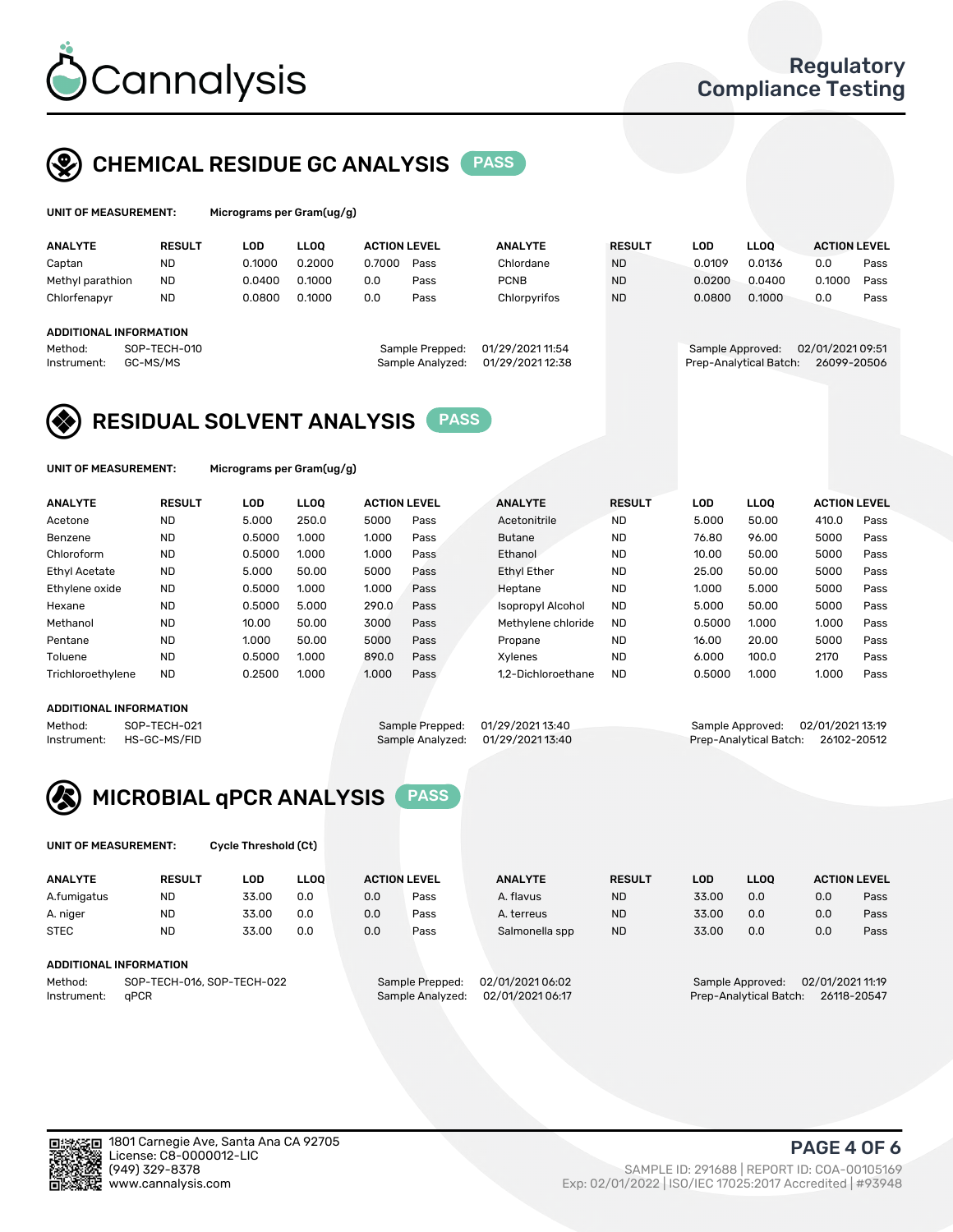



| UNIT OF MEASUREMENT:                                   |                                                                                                                                                                             | Micrograms per Gram(ug/g) |                       |                                     |                                      |                           |                            |                      |                             |                               |      |
|--------------------------------------------------------|-----------------------------------------------------------------------------------------------------------------------------------------------------------------------------|---------------------------|-----------------------|-------------------------------------|--------------------------------------|---------------------------|----------------------------|----------------------|-----------------------------|-------------------------------|------|
| <b>ANALYTE</b><br>Arsenic                              | <b>RESULT</b><br><b>ND</b>                                                                                                                                                  | <b>LOD</b><br>0.0200      | <b>LLOO</b><br>0.0500 | <b>ACTION LEVEL</b><br>0.2000       | Pass                                 | <b>ANALYTE</b><br>Cadmium | <b>RESULT</b><br><b>ND</b> | <b>LOD</b><br>0.0050 | LLOO <sup>1</sup><br>0.0500 | <b>ACTION LEVEL</b><br>0.2000 | Pass |
| Lead                                                   | <lloo< th=""><th>0.0100</th><th>0.0500</th><th>0.5000</th><th>Pass</th><th>Mercury</th><th><b>ND</b></th><th>0.0030</th><th>0.0500</th><th>0.1000</th><th>Pass</th></lloo<> | 0.0100                    | 0.0500                | 0.5000                              | Pass                                 | Mercury                   | <b>ND</b>                  | 0.0030               | 0.0500                      | 0.1000                        | Pass |
| <b>ADDITIONAL INFORMATION</b>                          |                                                                                                                                                                             |                           |                       |                                     |                                      |                           |                            |                      |                             |                               |      |
| Method:                                                | SOP-TECH-013                                                                                                                                                                |                           |                       | Sample Prepped:<br>Sample Analyzed: | 01/29/2021 09:35<br>01/29/2021 09:36 |                           | Sample Approved:           |                      | 01/29/2021 16:44            |                               |      |
| ICP-MS<br>Instrument:                                  |                                                                                                                                                                             |                           |                       |                                     | Prep-Analytical Batch:               | 26088-20496               |                            |                      |                             |                               |      |
| <b>MYCOTOXINS ANALYSIS</b><br><b>PASS</b>              |                                                                                                                                                                             |                           |                       |                                     |                                      |                           |                            |                      |                             |                               |      |
| Micrograms per Kilogram(ug/kg)<br>UNIT OF MEASUREMENT: |                                                                                                                                                                             |                           |                       |                                     |                                      |                           |                            |                      |                             |                               |      |
| <b>AAIAIN/TPP</b>                                      | ------                                                                                                                                                                      | $\sim$                    | $\cdots$              | 1.0710111171171                     |                                      | <b>AAIAIN/TF</b>          | <b>BEAU</b> -              | $\sim$               | $\cdots$                    | 1.0710111171171               |      |

| <b>ANALYTE</b>          | <b>RESULT</b> | LOD   | LOO.  | <b>ACTION LEVEL</b> |      | <b>ANALYTE</b> | <b>RESULT</b> | LOD   | LLOO  | <b>ACTION LEVEL</b> |      |
|-------------------------|---------------|-------|-------|---------------------|------|----------------|---------------|-------|-------|---------------------|------|
| Aflatoxin B1            | ND            | 1.000 | 2.000 |                     | N/A  | Aflatoxin B2   | <b>ND</b>     | 2.000 | 5.000 |                     | N/A  |
| Aflatoxin G1            | ND            | 2.000 | 5.000 |                     | N/A  | Aflatoxin G2   | <b>ND</b>     | 2.000 | 5.000 |                     | N/A  |
| <b>Total Aflatoxins</b> | <b>ND</b>     | 10.00 | 14.00 | 20.00               | Pass | Ochratoxin A   | <b>ND</b>     | 1.000 | 2.000 | 20.00               | Pass |
|                         |               |       |       |                     |      |                |               |       |       |                     |      |
| ADDITIONAL INFORMATION  |               |       |       |                     |      |                |               |       |       |                     |      |

#### ADDITIONAL INFORMATION

Method: SOP-TECH-020 Sample Prepped: 01/29/2021 09:22 Sample Approved: 02/01/2021 11:08 Instrument: LC-MS/MS Sample Analyzed: 01/29/2021 09:22 Prep-Analytical Batch: 26090-20495

#### FILTH & FOREIGN MATERIAL ANALYSIS PASS Q

UNIT OF MEASUREMENT: Filth and Foreign Matter (%, #/3g)

| <b>ANALYTE</b>                                              | <b>RESULT</b>          | LOD | <b>LLOO</b> | <b>ACTION LEVEL</b> |                                     | <b>ANALYTE</b>                       | <b>RESULT</b>                                                                 | LOD | <b>LLOO</b> | <b>ACTION LEVEL</b> |      |
|-------------------------------------------------------------|------------------------|-----|-------------|---------------------|-------------------------------------|--------------------------------------|-------------------------------------------------------------------------------|-----|-------------|---------------------|------|
| IF RH ME                                                    | <b>ND</b>              | 0.0 | 0.0         | 1.000               | Pass                                | <b>IFM</b>                           | <b>ND</b>                                                                     | 0.0 | 0.0         | 25.00               | Pass |
| Mold                                                        | <b>ND</b>              | 0.0 | 0.0         | 25.00               | Pass                                | <b>SSCD</b>                          | <b>ND</b>                                                                     | 0.0 | 0.0         | 25.00               | Pass |
|                                                             | ADDITIONAL INFORMATION |     |             |                     |                                     |                                      |                                                                               |     |             |                     |      |
| Method:<br>SOP-TECH-009<br>Instrument:<br>Visual Inspection |                        |     |             |                     | Sample Prepped:<br>Sample Analyzed: | 01/29/2021 13:50<br>01/29/2021 13:59 | 01/29/2021 14:04<br>Sample Approved:<br>Prep-Analytical Batch:<br>26113-20513 |     |             |                     |      |